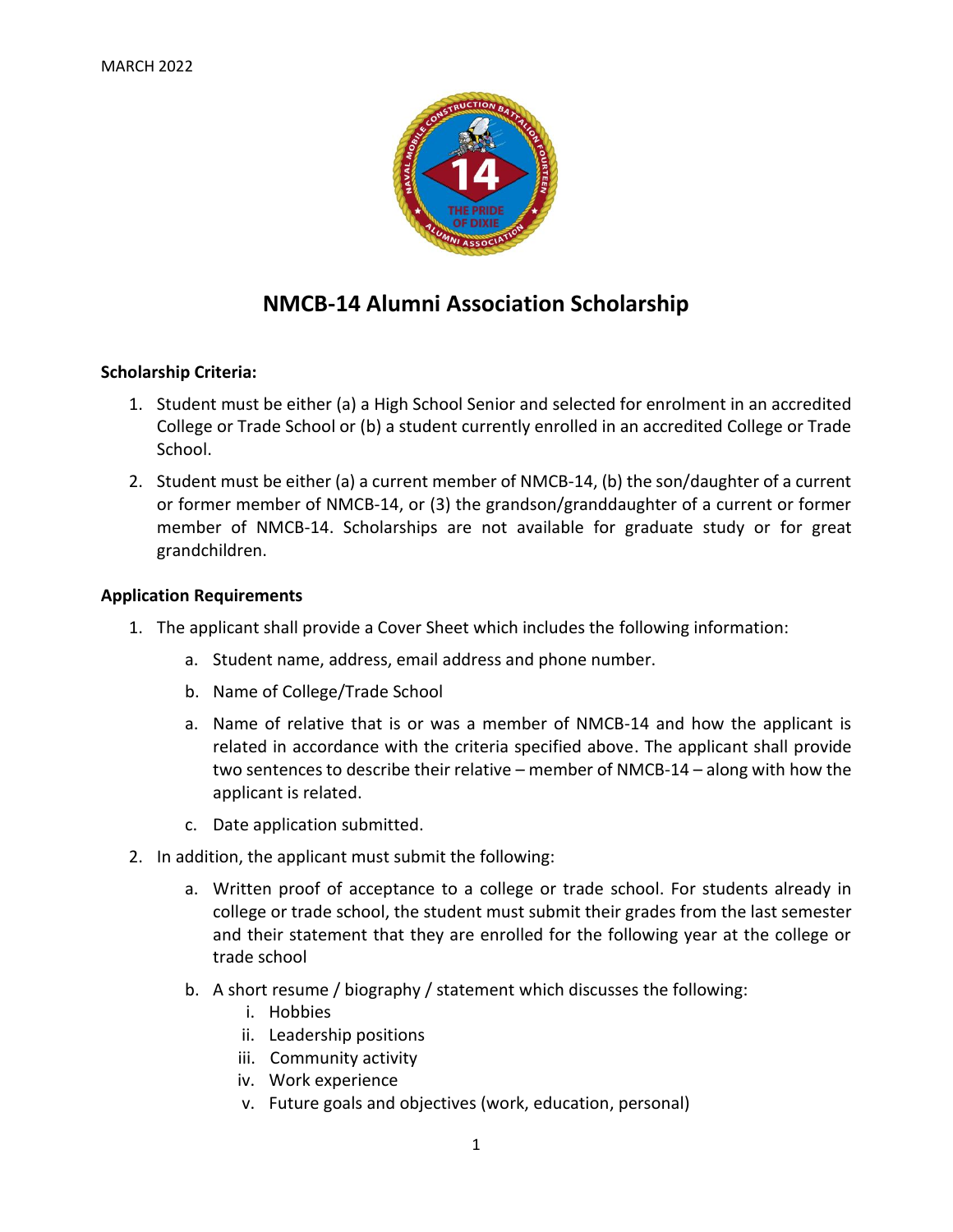- c. An essay that meets the following criteria:
	- i. Typewritten (computer generated/printed) essay, in English, of no less than three hundred (300) words but no more than five hundred (500) words (not including references) based on the selected topic for the year. Essays over 500 words will be eliminated. The THEME for the 2022/23 School Year is: "**Is this the Country the Founders Envisioned**?"
	- ii. The student must write their own essay.
	- iii. The essay shall be submitted in MS Word. References shall be placed on a separate page at the end of the essay. Use Times New Roman font 12 – or Calibri font 12.
	- iv. Applicant shall include a picture head and shoulder front view (selfie).

### **Application Submittal**

1. The completed scholarship application must be submitted to the NMCB-14 Alumni Association President or his representative no later than **31 May 2022**. Applications postmarked after the cut-off date will be eliminated.

#### **Selection**

- 1. The applications submitted will be individually reviewed and rated by the Scholarship Committee after the scholarship application deadline. All information, scholastic aptitude, work & community experience together with the essay will form the basis of the review and selection.
- 2. The essay will be judged using the following criteria.
	- a. Knowledge of the Theme The applicant should show a thorough knowledge of the theme, demonstrating they have done sufficient research on the subject.
	- b. Theme Development The applicant should answer all relevant facts about the theme in their work, such as, who, what, where, when and why. The applicant should attempt to relate the theme to their own experiences.
	- c. Clarity of Ideas The applicant should write their essay in an easy-to-understand format. The applicant should pay close attention to punctuation and grammar. The applicant should attempt to leave the reader with a clear understanding of the theme.
- 3. The selection of the scholarship awardee will be made solely by the Scholarship Committee and said selection shall be final.

### **Scholarship Award**

1. When an applicant is selected for a scholarship, a check will be sent to the college or trade school of the recipient's choice based on their acceptance to said school. For those students that have a Florida Bright Futures scholarship (or other similar state scholarship),which pays tuition, the scholarship can be used to pay some of the dormitory fees, a meal card fee, laboratory fees, or books; in such instance a current receipt for said items must be presented to and approved by the Scholarship Committee.